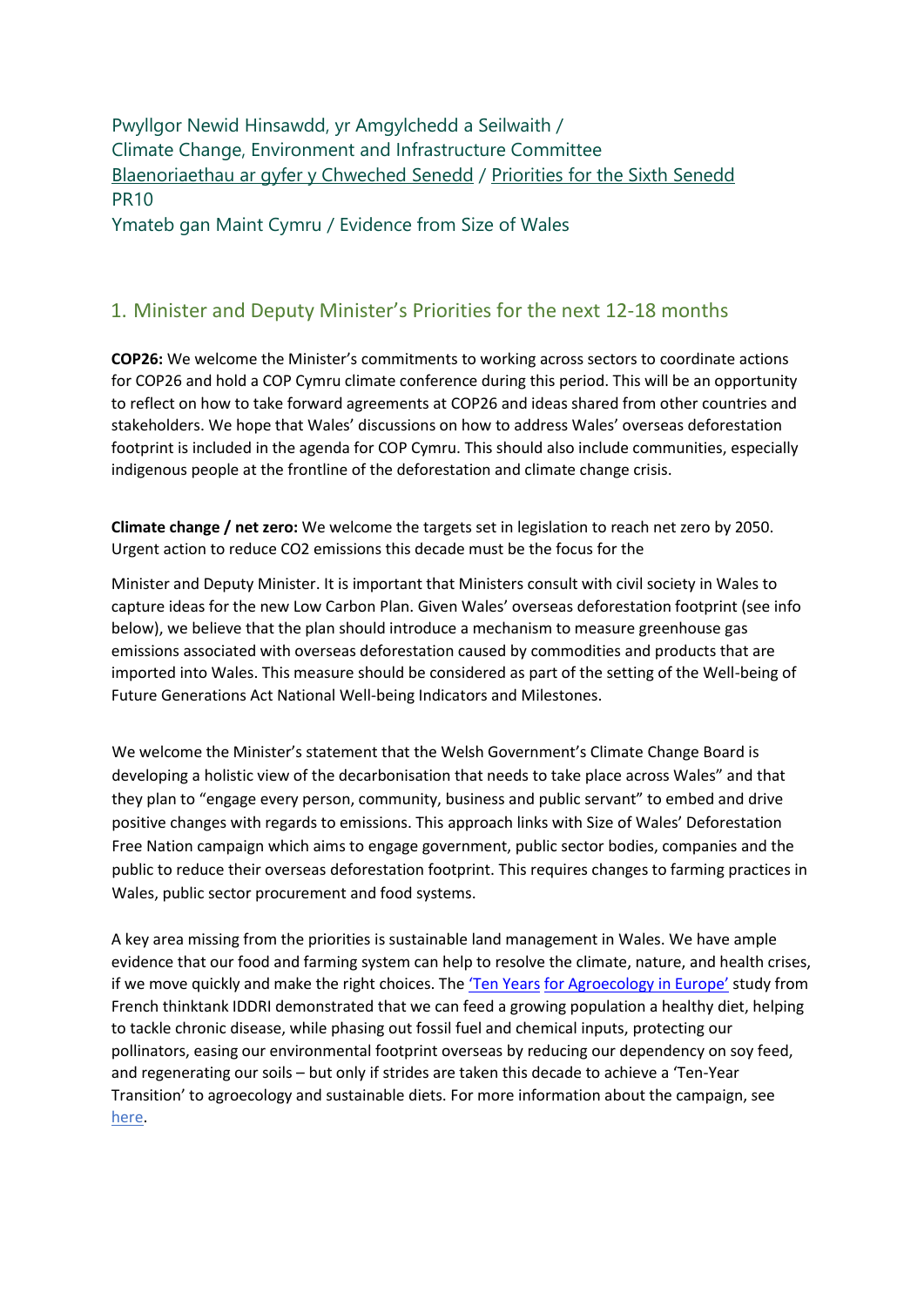**Tree planting:** It is positive to see the ambitious tree planting targets in Wales. This complements the Welsh Government's tree growing activities in Uganda via the Wales and Africa programme in partnership with Size of Wales and our local partner METGE. We are on track for planting 25 million trees by 2025. Alongside the commitments for tree planting, there is a need to also commit to protecting existing forests both in Wales and overseas. Studies show how ancient intact forests store 30-70% more carbon than logged, degraded or plantation forests. Therefore, if we are serious about reducing our carbon emissions, we need to protect our existing forests.

## 2. Priorities for the Committee

One of the key factors driving the global climate and nature emergency is deforestation and habitat loss. The International Panel on Climate Change is clear that without our forests, we will fail to limit global warming to 1.5°C. Wales needs to play its part by changing what it buys, consumes and invests in, since these choices can drive unethical practices and environmental degradation overseas.

Ensuring supply chains are fair, ethical and sustainable is important for a number of reasons, including Wales' obligation to establish itself as a Globally Responsible Nation in the Well-being of Future Generations (Wales) Act 2015. Wales has a responsibility to consider how its practices impact global habitats, but Wales also has an opportunity to demonstrate global leadership towards driving sustainability across commodity supply chains around the world.

More than 70% of tropical forest loss and land conversion is attributable to the production of just a handful of agricultural commodities and forestry products demanded by consumers. Precious habitats like the Amazon are being burnt to clear land - rainforests are being destroyed to produce just a handful of commodities. Wales imports significant quantities of agricultural and forest commodities, some of which are driving deforestation and habitat destruction overseas. Whether that is commodities for the production of soymeal for livestock feed in Wales, palm oil used in everyday supermarket items, beef imported into Wales, cocoa used in many Welsh treats and desserts, or even rubber used to produce latex or car tyres.

Size of Wales, along with WWF Cymru and RSPB Cymru and Size of Wales have formed a Deforestation Free Nation Partnership. We have commissioned research which is due to be published in October to provide data, for the first time, of Wales' deforestation footprint. The research confirms that

- **An area equivalent to 40% of the size of Wales (823,000 hectares)** was required overseas to grow Welsh imports of cocoa, palm oil, beef, leather, natural rubber, soy, timber, pulp and paper in an average year between 20112018.
- Crucially, **30% of the land used to grow Welsh imports of commodities is in countries categorised high or very high risk for social issues and deforestation**. This means commodity supply chains supplying Wales in these countries risk deforestation, conversion of natural ecosystems and/or social issues, such as child, forced labour or abuse of Indigenous People's rights.
- The GHG emissions associated with the conversion of natural ecosystems and changes in land cover for the production of Welsh imports of soy, cocoa, palm and natural rubber total